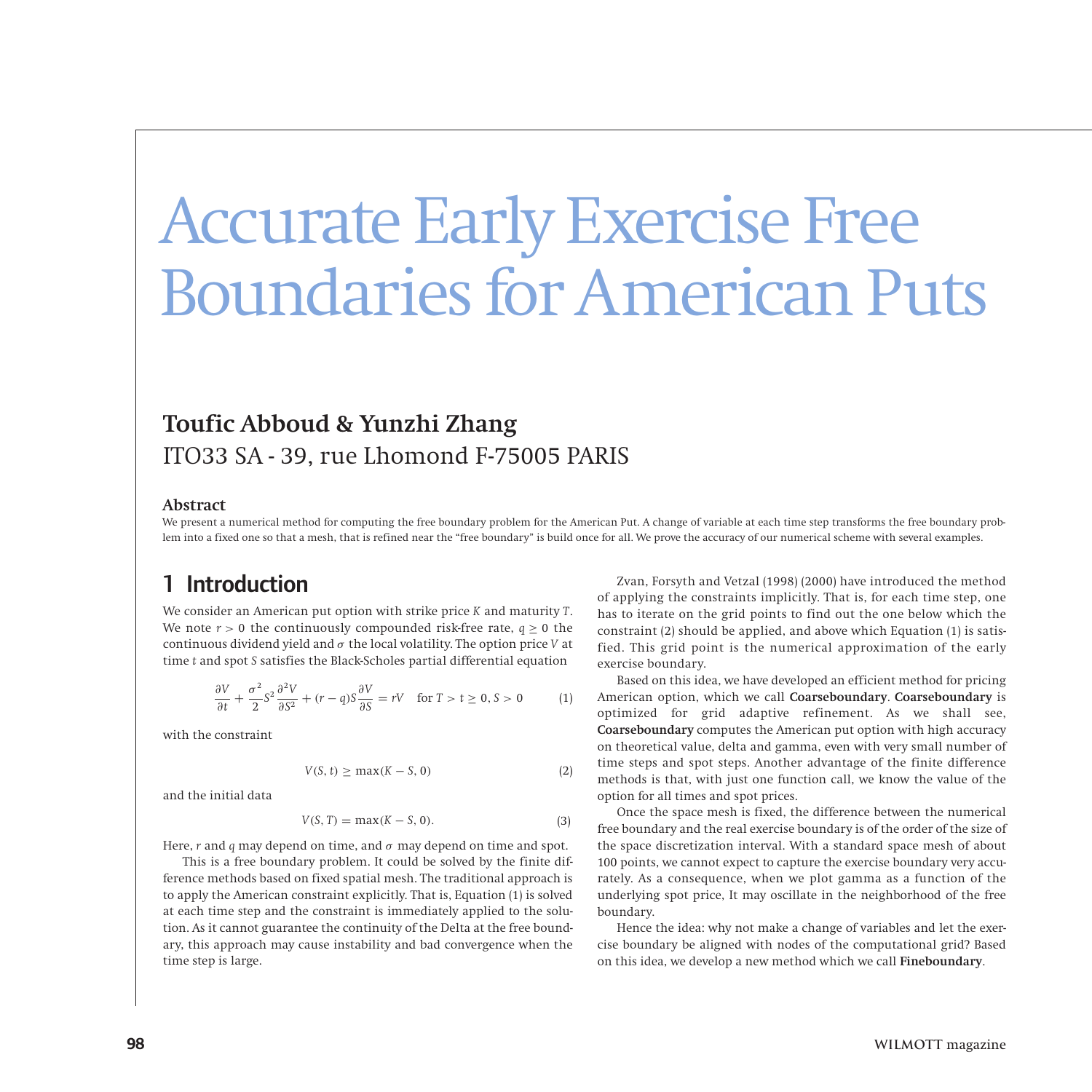### **TECHNICAL ARTICLE 6**

## 2 Fineboundary Method

For each *t*, we note *B(t)* the early exercise boundary below which the American option must be exercised. Thus *B(t)* satisfies:

$$
\begin{cases}\nV(B(t), t) &= K - B(t) \\
\frac{\partial V}{\partial S}(B(t), t) &= -1\n\end{cases}
$$
\n(4)

If  $B(t)$  were a known function, we could make the change of variables

$$
\bar{S} = \frac{S}{B(t)}.\tag{5}
$$

Equation (1) would become

$$
\frac{\partial \bar{V}}{\partial t} + \frac{\sigma^2}{2} \bar{S}^2 \frac{\partial^2 \bar{V}}{\partial \bar{S}^2} + \left(r - q - \frac{\dot{B}}{B}\right) \bar{S} \frac{\partial \bar{V}}{\partial \bar{S}} = r\bar{V} \quad \text{for } t > 0, \bar{S} > 1,
$$
 (6)

with both Dirichlet and Newman data on the fixed boundary  $\bar{S} = 1$ 

$$
\begin{cases}\n\bar{V}(1, t) &= K - B(t), \\
\frac{\partial \bar{V}}{\partial \bar{S}}(1, t) &= -B(t),\n\end{cases}
$$
\n(7)

where  $\dot{B}$  denotes  $\frac{\partial B}{\partial t}$ . The initial condition for *B* is  $B(T) = min(K, Kr/q)$  (Kim (1990)).

The PDE (6) would be solved on a fixed  $N \times N$  grid, with the Neumann data on  $\bar{S} = 1$ , where *N* is the number of steps. The grids being non uniform in general, we could further refine the space grid at  $\bar{S} = 1$  and the time grid at  $t = T$ , in order to capture more accurately the rapidly changing solution.

As the free boundary is not known in advance, an iterative procedure will have to find the appropriate *B* and hence the change of variables so that the Dirichlet data is also satisfied.

In practice, the time discretization is based on a Crank-Nicholson scheme. If  $D_i$  and  $D_i^2$  denote first and second discrete derivatives operators, defined by

$$
D_i(V) = \frac{V_{i+1} - V_{i-1}}{S_{i+1} - Si - 1}
$$
  

$$
D_i^2(V) = \frac{2}{S_{i+1} - Si - 1} \left( \frac{V_{i+1} - V_i}{S_{i+1} - Si - S_i} - \frac{V_i - V_{i-1}}{S_i - Si - 1} \right),
$$

Equation (6) is approximated by :

$$
\frac{\bar{V}_{i}^{n+1} - \bar{V}_{i}^{n}}{\Delta t} + \frac{\sigma^{2}}{2} \bar{S}_{i}^{2} \frac{D_{i}^{2} (\bar{V}^{n+1}) + D_{i}^{2} (\bar{V}^{n})}{2} + \left(r - q - \frac{2}{\Delta t} \frac{B^{n+1} - B^{n}}{B^{n+1} + B^{n}}\right) \bar{S}_{i} \frac{D_{i} (\bar{V}^{n+1}) + D_{i} (\bar{V}^{n})}{2} = r \frac{\bar{V}_{i}^{n+1} + \bar{V}_{i}^{n}}{2}.
$$

(8)

Given a guess  $B^n$ , previously computed  $B^{n+1}$ , and  $\bar{V}^{n+1}$ , Equation (8) gives  $\bar{V}^n$ . We write

$$
\bar{V}^n = \text{solver}(B^n). \tag{9}
$$

We introduce the function

$$
f(B^n) = \bar{V}^n(1) - K + B^n = \text{solver}(B^n)(1) - K + B^n,
$$
\n(10)

and we iteratively find *B<sup>n</sup>* such that

$$
f(B^n) = 0.\t(11)
$$

### 3 Numerical Examples

In this section, we present some numerical results of the **Fineboundary** method and compare them to those of **Coarseboundary** and Binomial method.

We have computed an American put option with  $K = 100$ ,  $T = 3, r = 0.06, q = 0.03$  and  $\sigma = 0.1$ .

Figure 1 shows the convergence of the computed exercise boundary at time  $t = 0$  when we increase the number of steps  $N$ . We note that the approximated exercise boundary has already 4 exact digits with only 100 steps. Figure 2 shows that **Fineboundary** is far more accurate than the two other reference methods.

Figure 3 plots the approximation of early exercise boundary *vs*. time close to the maturity  $T = 3$ . Because of the singularity of the curve at maturity,  $N = 100$  is not sufficient to compute a good approximation for



**Figure 1:** Early exercise boundary at *t*=0, with different number of steps

 $\geq$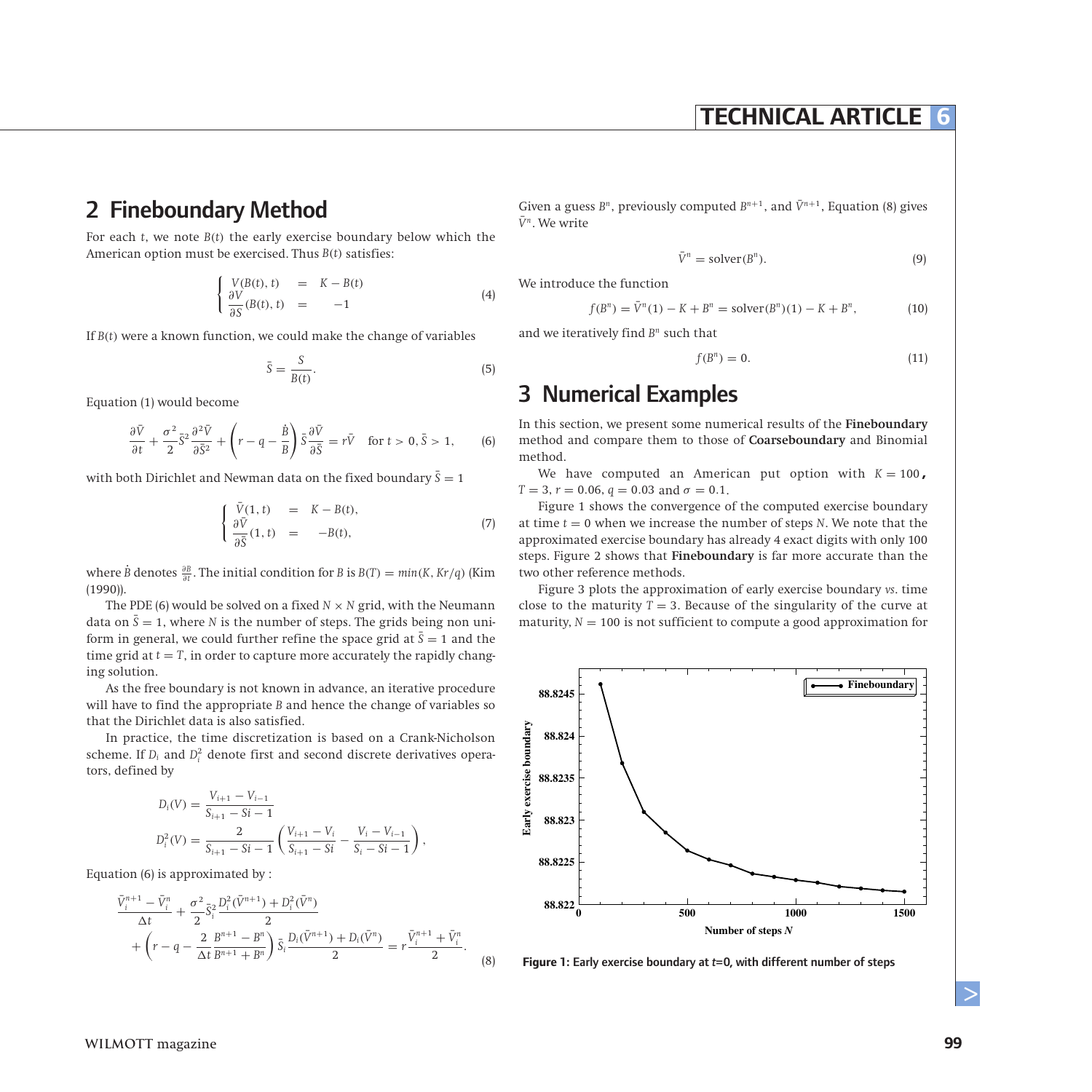

**Figure 2:** Early exercise boundary at *t*=0 computed by different methods



**Figure 3:** Early exercise boundary *vs*. time, computed with **Fineboundary** using 100, 300 and 1500 steps



**Figure 4:** Convergence of the option price for *S*=100 computed using **Fineboundary**, **Coarseboundary** and Binomial method



**Figure 5:** Convergence of option delta for *S*=100 computed using **Fineboundary**, **Coarseboundary** and Binomial method

Figure 6 plots the convergence of gamma computed for  $S = 100$  by **Fineboundary** method and **Coarseboundary**.

But if we run **Coarseboundary** once and plot the gamma for different spot levels in the same mesh, we can see that the gamma oscillates badly in the neighbourhood of the exercise boundary, as shown in Figure 7 by the curve denoted by 'Coarseboundary 100 steps (one solve)'. The figure also plots the gamma value computed by **Fineboundary** method using 100 and 1500 steps. We see that the two curves are exactly the same.

*t >* 2*.*85. However, the exercise boundary computed with 300 steps fits already very well with that computed with 1500 steps.

We are also interested in how accurate the option price computed by **Fineboundary** method may be. Figure 4 plots the option price for  $S = 100$ computed by **Fineboundary**, **Coarseboundary** and Binomial methods with number of steps varying from 100 to 1500. Figure 5 plots the delta value for  $S = 100$  computed by these methods. Although **Fineboundary** gives a good result, **Coarseboundary** seems to do better!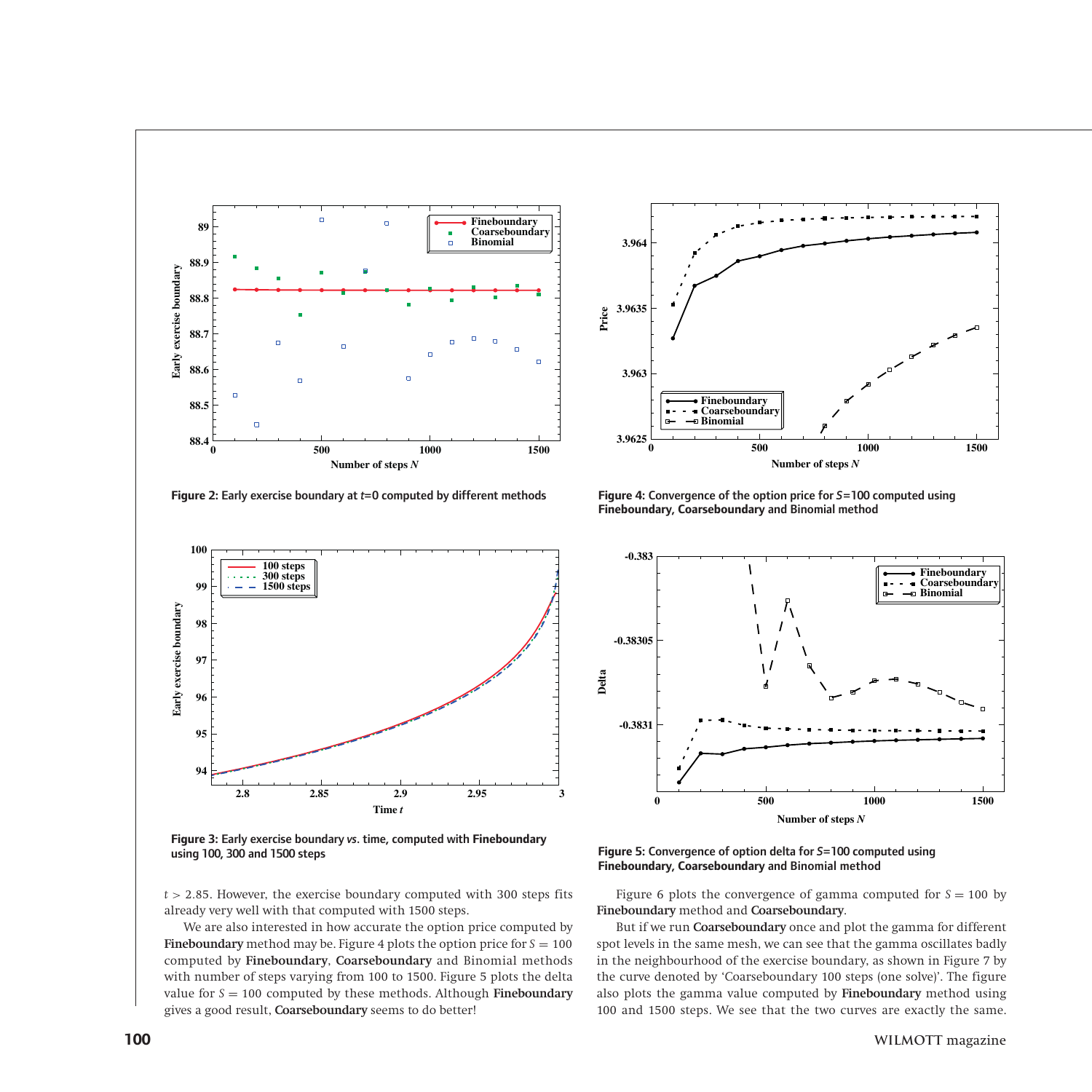

**Figure 6:** Convergence of Gamma for *S*=100 computed using **Fineboundary** and **Coarseboundary**



**Figure 7:** Gamma values computed using **Fineboundary** and **Coarseboundary**

However that does not mean that **Coarseboundary** fails to compute the gamma close to the exercise boundary. Indeed there are two ways that we can exploit a finite difference solver. Either the mesh is built once and for all for the given option, and values for the option and its greeks are interpolated off the grid for different spot levels and times (this is the method adopted in **Fineboundary**), or we can rebuild a mesh, centered and refined around the spot level, every time we want to compute values for that spot level. **Coarseboundary** is in fact based on the latter method. So

we may as well plot gamma against spot level using **Coarseboundary**, only this time we would call the solver for every spot level and remesh for that spot level. The result is the curve denoted by 'Coarseboundary 100 steps' in figure 7.

We see that this curve fits perfectly the gamma computed by **Fineboundary** method. What happens in this case is that **Coarseboundary** remeshes and refines the mesh near the reference spot, hence near the free boundary, when it gets close to it. The free boundary is therefore captured more finely and gamma is more accurate.

Figure 8 shows the convergence of the gamma value for the spot 90, which is very close to the exercise boundary with two different methods. Although **Coarseboundary** yields a very accurate gamma for this spot, **Fineboundary** converges more smoothly with the increasing number of steps.

In conclusion, **Coarseboundary** performs very well, but **Fineboundary** gives an accurate gamma for all spots whereas we need to run **Coarseboundary** once for each spot, especially near the free boundary.

Table 1 shows the results for the option prices and deltas computed by the **Fineboundary** method with 100 steps. The results are compared to the "converged" values computed with a Binomial tree with a very large number of steps. We note that the absolute error of the price is around 0.001, and the deltas are very accurate. The results computed using 1500 steps are not displayed, since they are exactly the same as the Binomial benchmark values at the 3th decimal digit. We also show here the results calculated by the approach proposed by Lai, Yao, and AitSahlia (1999). The approach is based on the integral equation of Kim (1990). Even with a very small time refinement ( $\delta = 10^{-4}$ ), their result does not match the quality of our solutions, both for the price and for the delta, as seen in Table 1.



**Figure 8:** Convergence of Gamma on spot 90 computed using **Fineboundary** and **Coarseboundary** 

 $\geq$